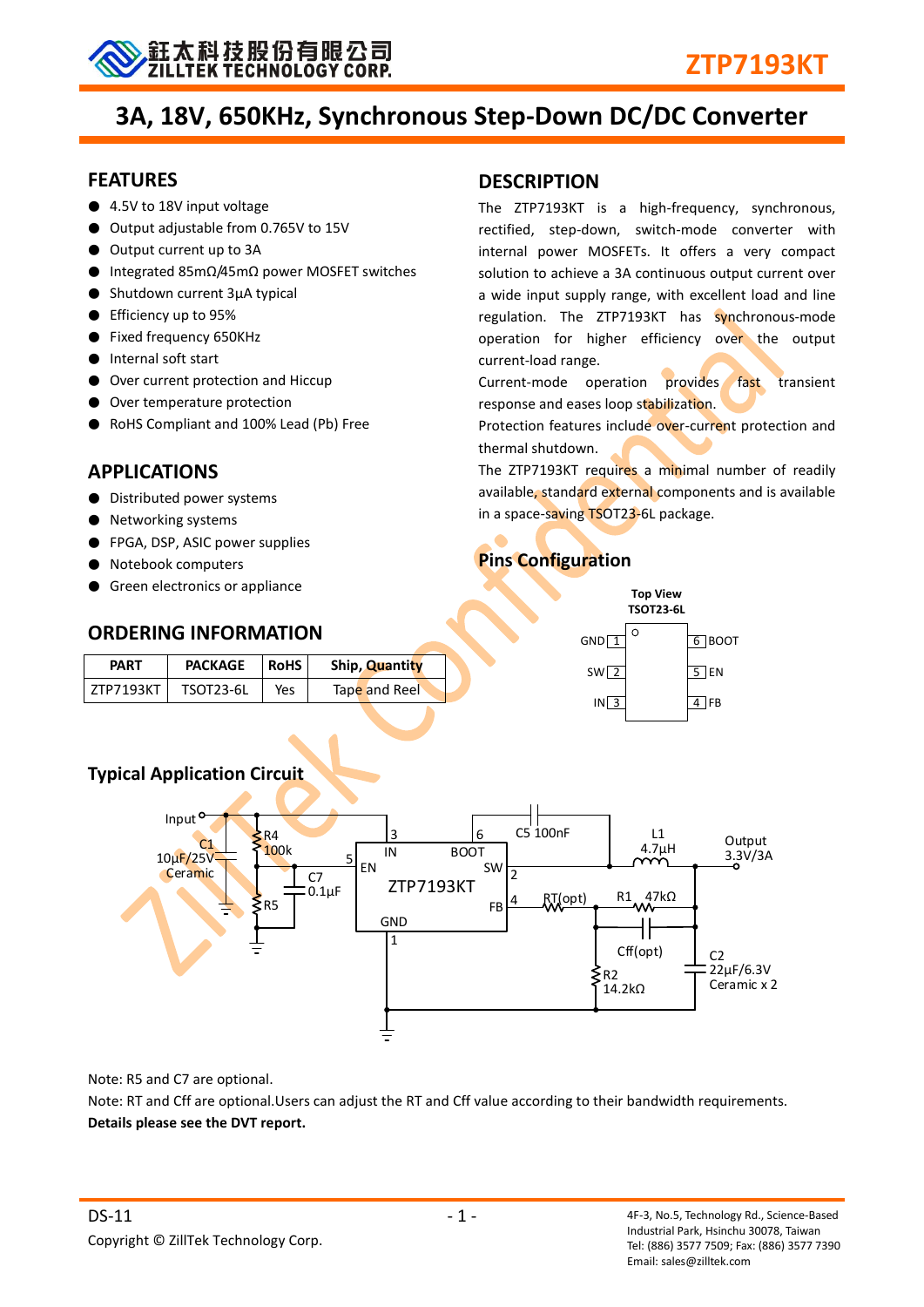

#### **Absolute Maximum Ratings**

| -0.3V(-5V for <10nS)to 19V(21V for < 10nS) |  |
|--------------------------------------------|--|
|                                            |  |
|                                            |  |
|                                            |  |
|                                            |  |
|                                            |  |
| Storage Temperature Range  -65°C to +150°C |  |

**CAUTION**: Stresses above those listed in "Absolute Maximum Ratings" may cause permanent damage to the device. This is a stress only rating and operation of the device at these or any other conditions above those indicated in the operational sections of this specification is not implied.

#### **Electro-Static Discharge Sensitivity**

This integrated circuit can be damaged by ESD. It is recommended that all integrated circuits be handled with proper precautions. Failure to observe proper handling and installation procedures can cause damage. ESD damage can range from subtle performance degradation to complete device failure.

#### **Functional Block Diagram**

#### **Recommended Operating Conditions**

| Operating Temperature Range  -40°C to +125°C |  |
|----------------------------------------------|--|

#### **Package Thermal Characteristics**

| TSOT23-6L: |  |
|------------|--|
|            |  |
|            |  |

#### **Pins Description**

| <b>TSOT</b><br>$23 - 6L$ | Symbol      | <b>Description</b>                |  |  |  |
|--------------------------|-------------|-----------------------------------|--|--|--|
|                          | GND         | Ground.                           |  |  |  |
| $\mathcal{P}$            | SW          | Power switching output.           |  |  |  |
| 3                        | IN          | Power input.                      |  |  |  |
| 4                        | <b>FB</b>   | Feedback input.                   |  |  |  |
| 5                        | <b>EN</b>   | Enable input.                     |  |  |  |
| 6                        | <b>BOOT</b> | High-side gate drive boost input. |  |  |  |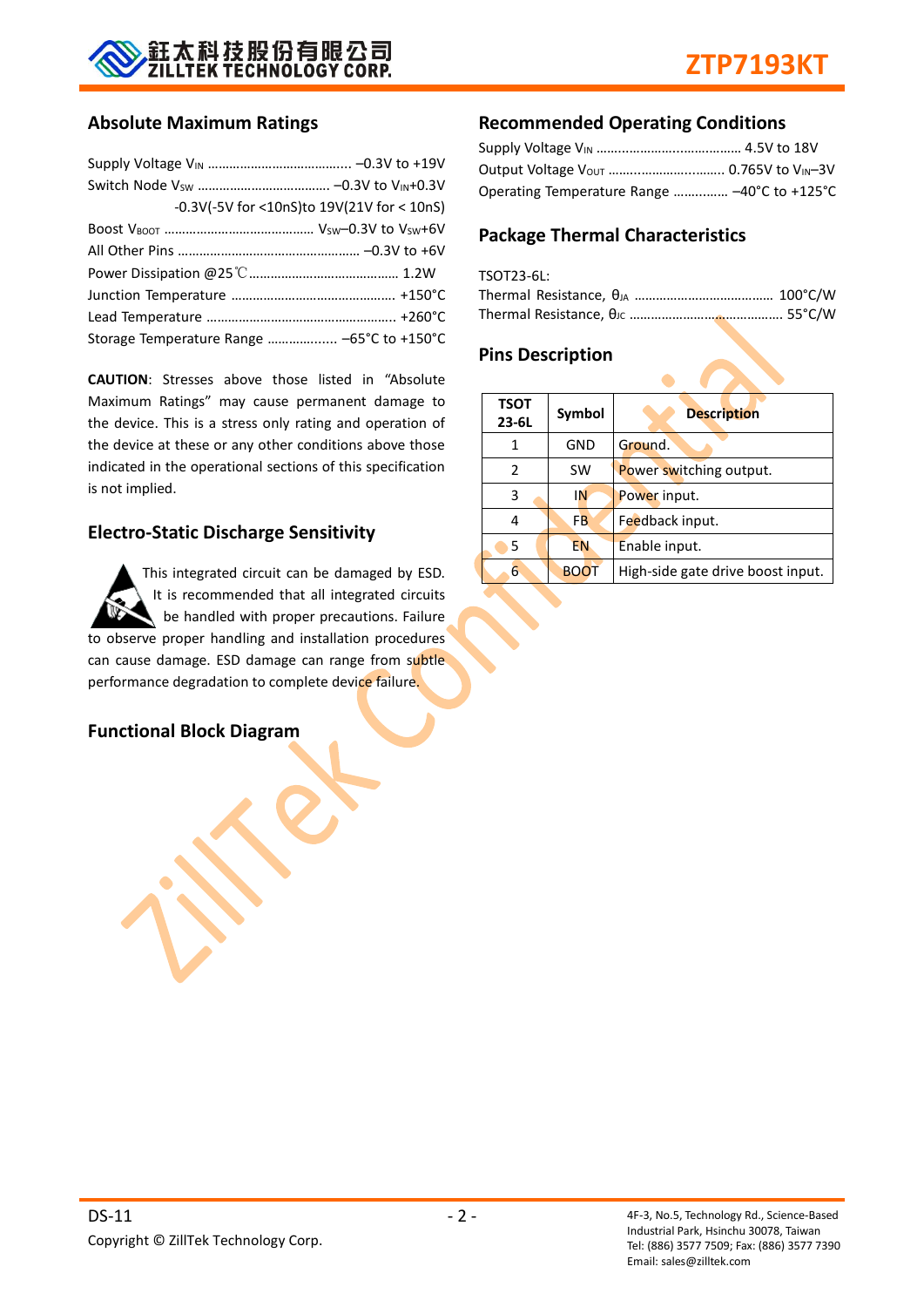

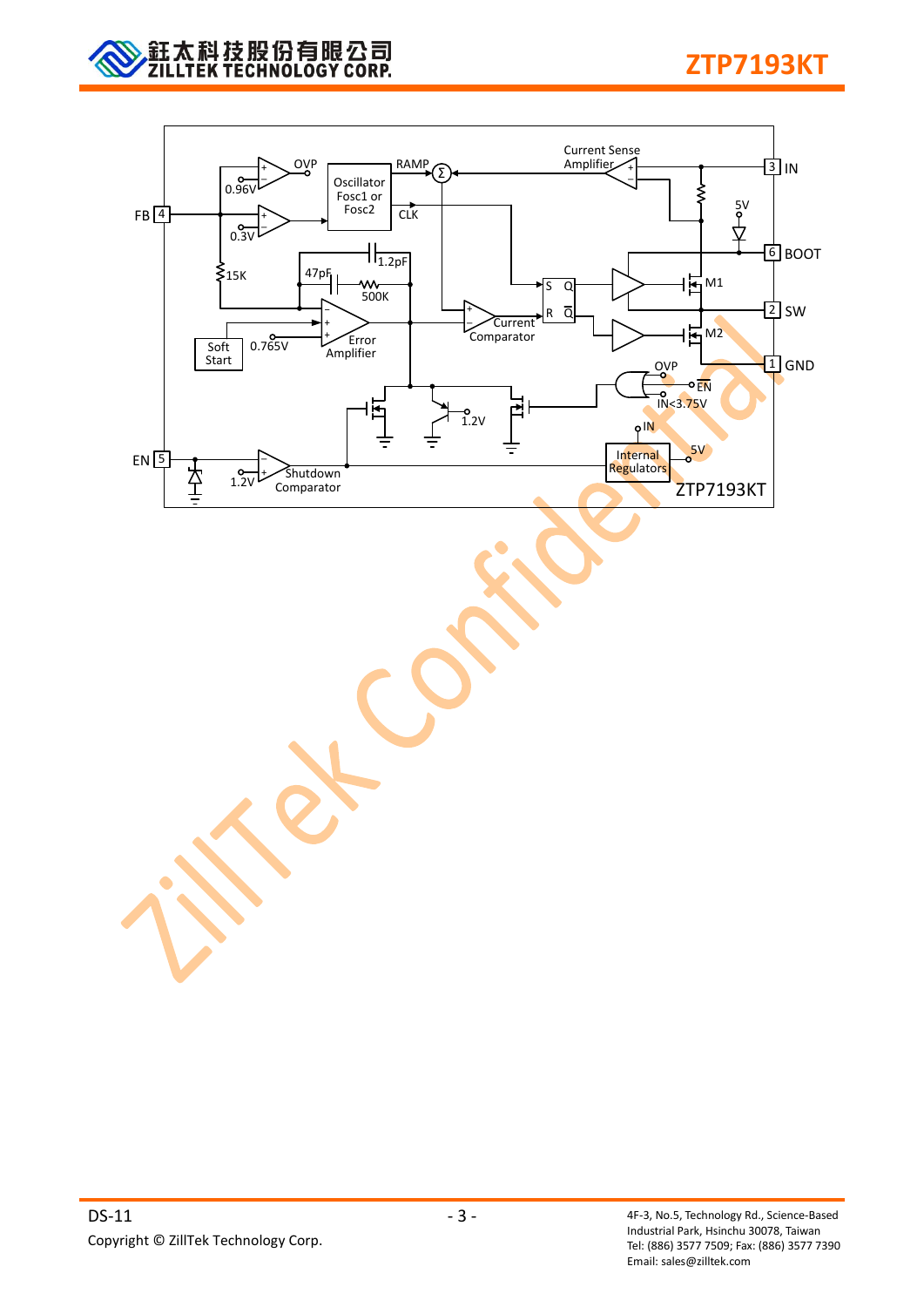

### **Electrical Specifications**

( $T_A = +25$ °C,  $V_{IN} = +12V$ , unless otherwise noted.)

| <b>PARAMETER</b>                                           | Symbol            | <b>TEST CONDITIONS</b>                         | <b>MIN</b> | <b>TYP</b>   | <b>MAX</b> | <b>UNIT</b> |
|------------------------------------------------------------|-------------------|------------------------------------------------|------------|--------------|------------|-------------|
| Supply Voltage                                             | $V_{IN}$          |                                                | 4.5        |              | 18         | $\vee$      |
| Output Voltage                                             | <b>VOUT</b>       |                                                | 0.765      |              | 15         | $\vee$      |
| Shutdown Supply Current                                    |                   | $V_{FN} = 0V$                                  |            | 3            | 6          | μA          |
| <b>Supply Current</b>                                      |                   | $V_{EN}$ = 2.0V, $V_{FB}$ = 0.88V              |            | 0.7          |            | mA          |
| Feedback Voltage                                           | <b>VFB</b>        | $4.5V \leq V_{IN} \leq 18V$                    | 0.742      | 0.765        | 0.788      | $\vee$      |
| Feedback Over-voltage Threshold                            |                   |                                                |            | 0.96         |            | $\vee$      |
| Error Amplifier Voltage Gain *                             | $A_{FA}$          |                                                |            | 1000         |            | V/V         |
| High-Side Switch-On Resistance *                           | $R_{DS(ON)1}$     |                                                |            | 85           |            | $m\Omega$   |
| Low-side Switch-On Resistance *                            | $R_{DS(ON)2}$     |                                                |            | 45           |            | $m\Omega$   |
| High-Side Switch Leakage Current                           |                   | $V_{EN} = OV, V_{SW} = OV,$<br>$T_A = +125$ °C |            |              | 10         | μA          |
| <b>Upper Switch Current Limit</b>                          |                   | Minimum Duty Cycle                             | 3.7        | 4.3          |            | A           |
| Lower Switch Current Limit                                 |                   | From Drain to Source                           |            | $\Omega$     |            | A           |
| <b>Oscillation Frequency</b>                               | Fosc1             |                                                | 520        | 650          | 780        | <b>KHz</b>  |
| <b>Short Circuit Oscillation Frequency</b>                 | Fosc <sub>2</sub> | $V_{FB} = 0V$                                  | 260        | 325          | 390        | <b>KHz</b>  |
| Maximum Duty Cycle                                         | $D_{MAX}$         | $V_{FB} = 0.5V$                                |            | 90           |            | %           |
| Minimum On Time *                                          |                   |                                                |            | 80           |            | ns          |
| <b>EN Falling Threshold Voltage</b>                        |                   | <b>V<sub>EN</sub></b> Falling                  |            | 1.12         |            | $\vee$      |
| EN Rising Threshold Voltage                                |                   | <b>V<sub>EN</sub> Rising</b>                   |            | 1.22         |            | $\vee$      |
| Input Under Voltage Lockout Threshold                      |                   | <b>V<sub>IN</sub></b> Rising                   |            | 3.5          |            | $\vee$      |
| Input Under Voltage Lockout Threshold<br><b>Hysteresis</b> |                   |                                                |            | 200          |            | mV          |
| Soft-Start Period                                          |                   |                                                |            | $\mathbf{1}$ |            | ms          |
| Thermal Shutdown *                                         |                   |                                                |            | 150          |            | °C          |

\* Guaranteed by design, not tested.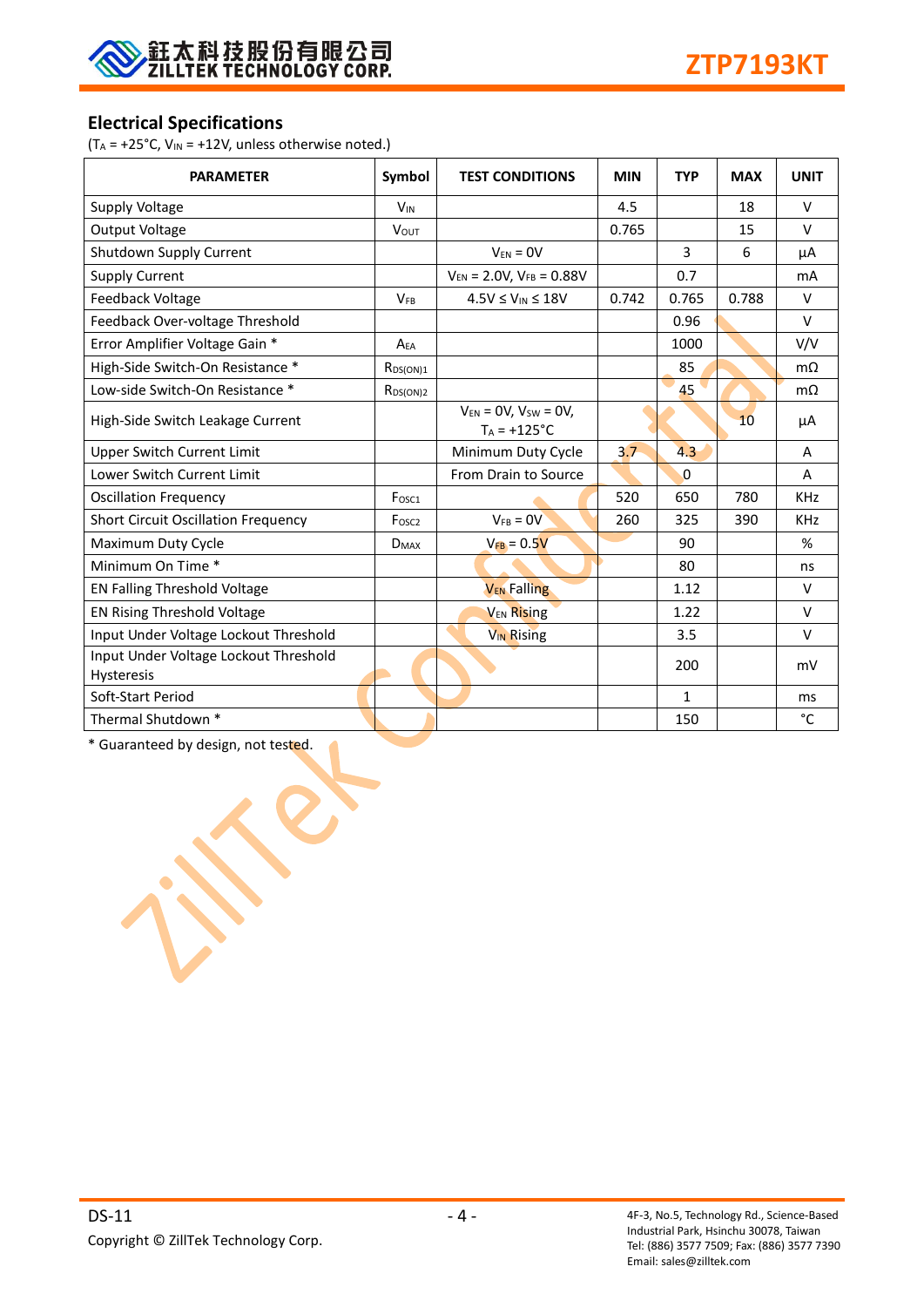

### **Typical Characteristics**

 $V_{IN}$  = 12V,  $V_0$  = 3.3V, L1 = 4.7μH, C1 = 10μF, C2 = 22μF x 2, T<sub>A</sub> = +25°C, unless otherwise noted.

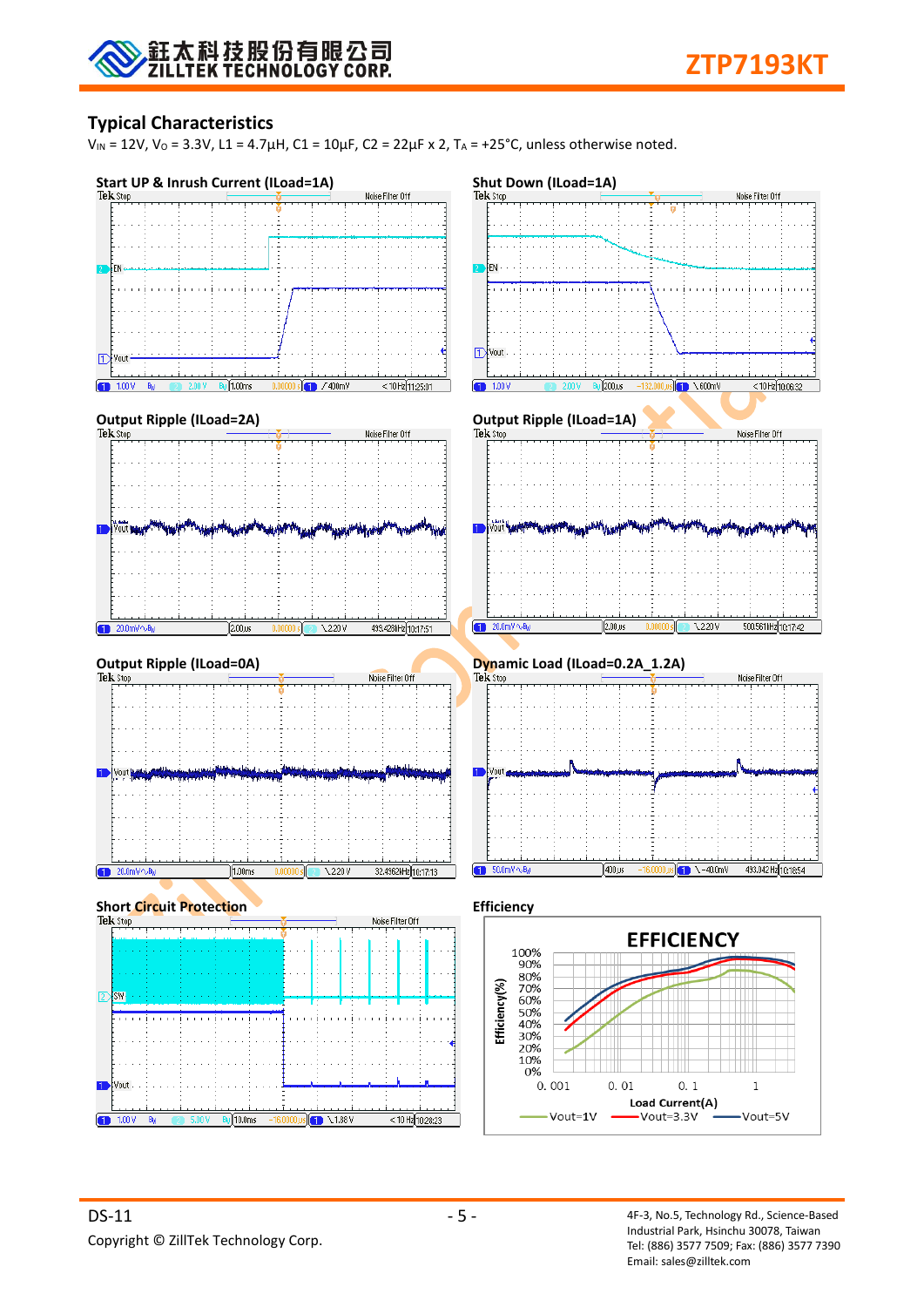#### **APPLICATION INFORMATION**

#### **Overview**

The ZTP7193KT is a synchronous rectified, current-mode, step-down regulator. It regulates input voltages from 4.5V to 18V down to an output voltage as low as 0.765V, and supplies up to 3A of load current.

The ZTP7193KT uses current-mode control to regulate the output voltage. The output voltage is measured at FB through a resistive voltage divider and amplified through the internal trans-conductance error amplifier.

The converter uses internal N-Channel MOSFET switches to step-down the input voltage to the regulated output voltage. Since the high side MOSFET requires a gate voltage greater than the input voltage, a boost capacitor connected between SW and BOOT is needed to drive the high side gate. The boost capacitor is charged from the internal 5V rail when SW is low.

The ZTP7193KT has power save mode for light load. During this time, the internal clock is blocked,thus the ZTP7193KT skips some pulses for PFM(Pulse Frequency Modulation) mode and achieves the light load power save.

When the ZTP7193KT FB pin exceeds 20% of the nominal regulation voltage of 0.765V, the over voltage comparator is tripped, forcing the high-side switch off.

#### **Pins Description**

**BOOT:** High-Side Gate Drive Boost Input. BOOT supplies the drive for the high-side N-Channel MOSFET switch. Connect a 0.1μF or greater capacitor from SW to BOOT to power the high side switch.

**IN:** Power Input. IN supplies the power to the IC, as well as the step-down converter switches. Drive IN with a 4.5V to 18V power source. Bypass IN to GND with a suitably large capacitor to eliminate noise on the input to the IC.

**SW:** Power Switching Output. SW is the switching node that supplies power to the output. Connect the output LC filter from SW to the output load. Note that a capacitor is required from SW to BOOT to power the high-side switch.

**GND:** Ground.

**FB:** Feedback Input. FB senses the output voltage to regulate that voltage. Drive FB with a resistive voltage divider from the output voltage. The feedback threshold is 0.765V.

**EN:** Enable Input. EN is a digital input that turns the regulator on or off. Drive EN high to turn on the regulator, drive it low to turn it off. Pull up with 100kΩ resistor for automatic startup.

#### **Setting the Output Voltage**

The external resistor divider sets the output voltage. The feedback resistor R1 also sets the feedback-loop bandwidth through the internal compensation capacitor (see the Typical Application circuit). Choose R1 around 10kΩ, and R2 by:

 $R2 = R1 / (V_{\text{OUT}}/0.765V - 1)$ 

Use a network below for when  $V_{\text{OUT}}$  is low.



Figure 1: Network.

Table 1 lists the recommended T-type resistors value for common output voltages.(RT=0)

|      |    |       | $V_{\text{OUT}} (V)$ R1 (KΩ) R2 (KΩ) Lout (μH) | $C_{\text{OUT}}(\mu F)$ |
|------|----|-------|------------------------------------------------|-------------------------|
| 1.05 | 91 | 244.1 | 2.2                                            | 44                      |
| 1.2  | 88 | 154.8 | 2.2                                            | 44                      |
| 1.8  | 76 | 56.2  | 3.3                                            | 44                      |
| 2.5  | 62 | 27.3  | 4.7                                            | 44                      |
| 3.3  | 47 | 14.2  | 4.7                                            | 44                      |
| 5    | 51 | 9.2   | 6.8                                            | 44                      |

Table 1: Resistor selection for common output voltages.

RT is used to set control loop's bandwidth, which is proportional to the relation by R1, R2, RT:

1/[(RT+15k)\*(1+R1/R2)+R1]

So Increase RT & Decrease R1&R2 value(keeping R1/R2 ratio), the bandwidth can be kept the same(the relation value need to be the same)

#### **Inductor**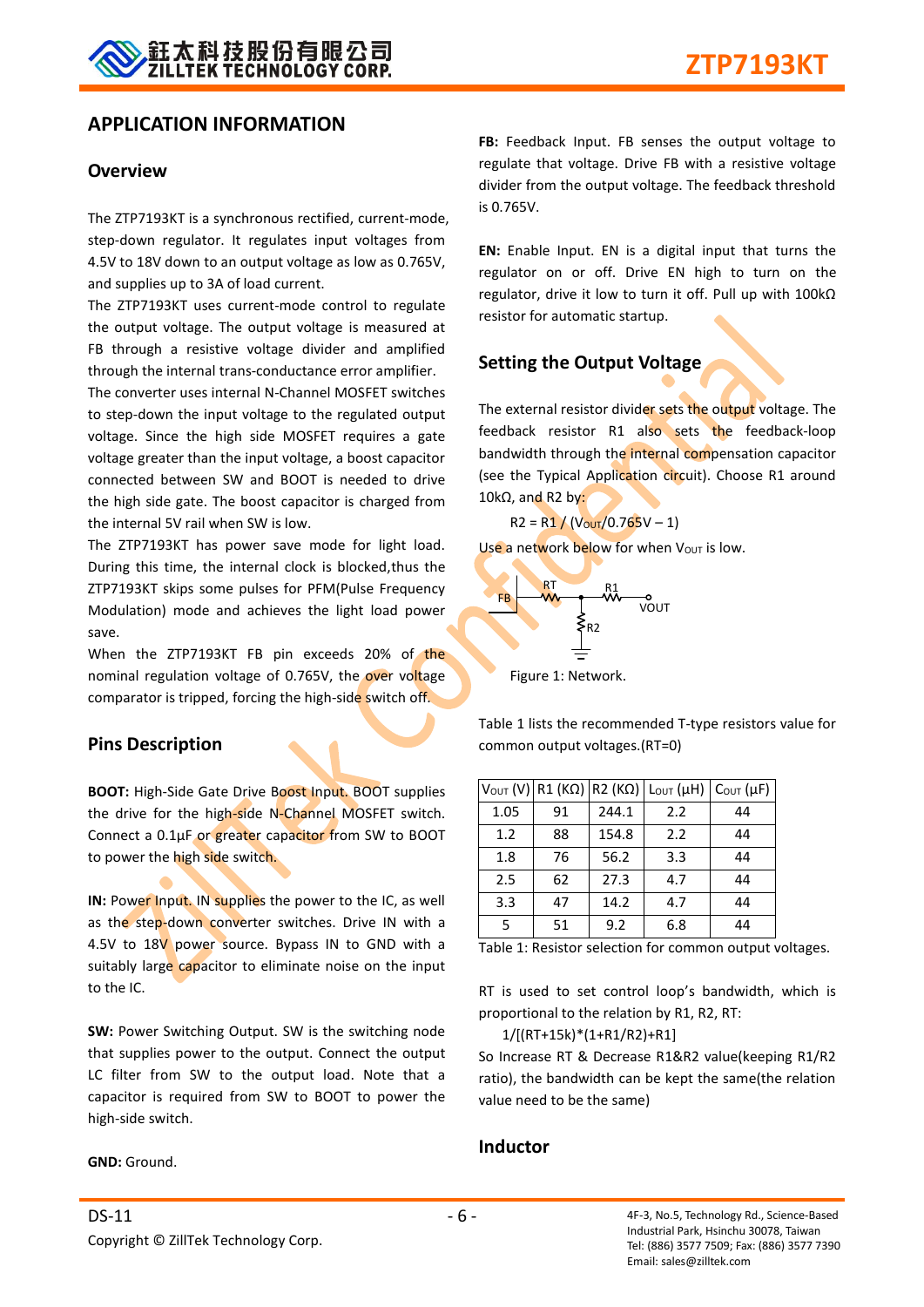

The inductor is required to supply constant current to the output load while being driven by the switched input voltage. A larger value inductor will result in less ripple current that will result in lower output ripple voltage. However, the larger value inductor will have a larger physical size, higher series resistance, and/or lower saturation current. A good rule for determining the inductance to use is to allow the peak-to-peak ripple current in the inductor to be approximately 30% of the maximum switch current limit. Also, make sure that the peak inductor current is below the maximum switch current limit. The inductance value can be calculated by:

L =  $[V_{OUT} / (f_S \times \Delta I_L)] \times (1 - V_{OUT} / V_{IN})$ 

Where  $V_{OUT}$  is the output voltage,  $V_{IN}$  is the input voltage, fs is the switching frequency, and ΔIL is the peak-to-peak inductor ripple current.

Choose an inductor that will not saturate under the maximum inductor peak current. The peak inductor current can be calculated by:

 $I_{LP} = I_{LOAD} + [V_{OUT} / (2 \times f_S \times L)] \times (1 - V_{OUT}/V_{IN})$ 

Where  $I_{\text{LOAD}}$  is the load current.

The choice of which style inductor to use mainly depends on the price vs. size requirements and any EMI requirements.

### **Optional Schottky Diode**

During the transition between high-side switch and low-side switch, the body diode of the low-side power MOSFET conducts the inductor current. The forward voltage of this body diode is high. An optional Schottky diode may be paralleled between the SW pin and GND pin to improve overall efficiency. Table 2 lists example Schottky diodes and their Manufacturers.

| Part<br><b>Number</b> | <b>Voltage and</b><br><b>Current Rating</b> | Vendor                         |
|-----------------------|---------------------------------------------|--------------------------------|
| B130                  | 30V, 1A                                     | Diodes Inc.                    |
| SK13                  | 30V, 1A                                     | Diodes Inc.                    |
| <b>MBRS130</b>        | 30V, 1A                                     | <b>International Rectifier</b> |

Table 2: Diode selection guide.

#### **Input Capacitor**

The input current to the step-down converter is discontinuous, therefore a capacitor is required to supply the AC current to the step-down converter while maintaining the DC input voltage. Use low ESR

capacitors for the best performance. Ceramic capacitors are preferred, but tantalum or low-ESR electrolytic capacitors may also suffice. Choose X5R or X7R dielectrics when using ceramic capacitors.

Since the input capacitor (C1) absorbs the input switching current it requires an adequate ripple current rating. The RMS current in the input capacitor can be estimated by:

 $I_{C1} = I_{LOAD} \times [(V_{OUT}/V_{IN}) \times (1 - V_{OUT}/V_{IN})]^{1/2}$ 

The worst-case condition occurs at  $V_{IN} = 2V_{OUT}$ , where I<sub>C1</sub>  $=$  I<sub>LOAD</sub>/2. For simplification, choose the input capacitor whose RMS current rating greater than half of the maximum load current.

The input capacitor can be electrolytic, tantalum or ceramic. When using electrolytic or tantalum capacitors, a small, high quality ceramic capacitor, i.e. 0.1µF, should be placed as close to the IC as possible. When using ceramic capacitors, make sure that they have enough capacitance to provide sufficient charge to prevent excessive voltage ripple at input. The input voltage ripple for low ESR capacitors can be estimated by:

 $\Delta V_{IN} = [I_{LOAD}/(C1 \times f_S)] \times (V_{OUT}/V_{IN}) \times (1 - V_{OUT}/V_{IN})$ Where C1 is the input capacitance value.

## **Output Capacitor**

The output capacitor is required to maintain the DC output voltage. Ceramic, tantalum, or low ESR electrolytic capacitors are recommended. Low ESR capacitors are preferred to keep the output voltage ripple low. The output voltage ripple can be estimated by:

$$
\Delta V_{\text{OUT}} = [\text{ V}_{\text{OUT}}/(\text{fs} \times \text{L})] \times (1 - \text{ V}_{\text{OUT}}/V_{\text{IN}})
$$

$$
\times [\text{ Res}_R + 1 / (8 \times \text{fs} \times \text{C2})]
$$

Where C2 is the output capacitance value and  $R_{ESR}$  is the equivalent series resistance (ESR) value of the output capacitor.

In the case of ceramic capacitors, the impedance at the switching frequency is dominated by the capacitance. The output voltage ripple is mainly caused by the capacitance. For simplification, the output voltage ripple can be estimated by:

ΔV<sub>OUT</sub> = [ V<sub>OUT</sub>/(8 × f<sub>S</sub><sup>2</sup> × L × C2) ] × (1 – V<sub>OUT</sub>/V<sub>IN</sub>)

In the case of tantalum or electrolytic capacitors, the ESR dominates the impedance at the switching frequency. For simplification, the output ripple can be approximated to: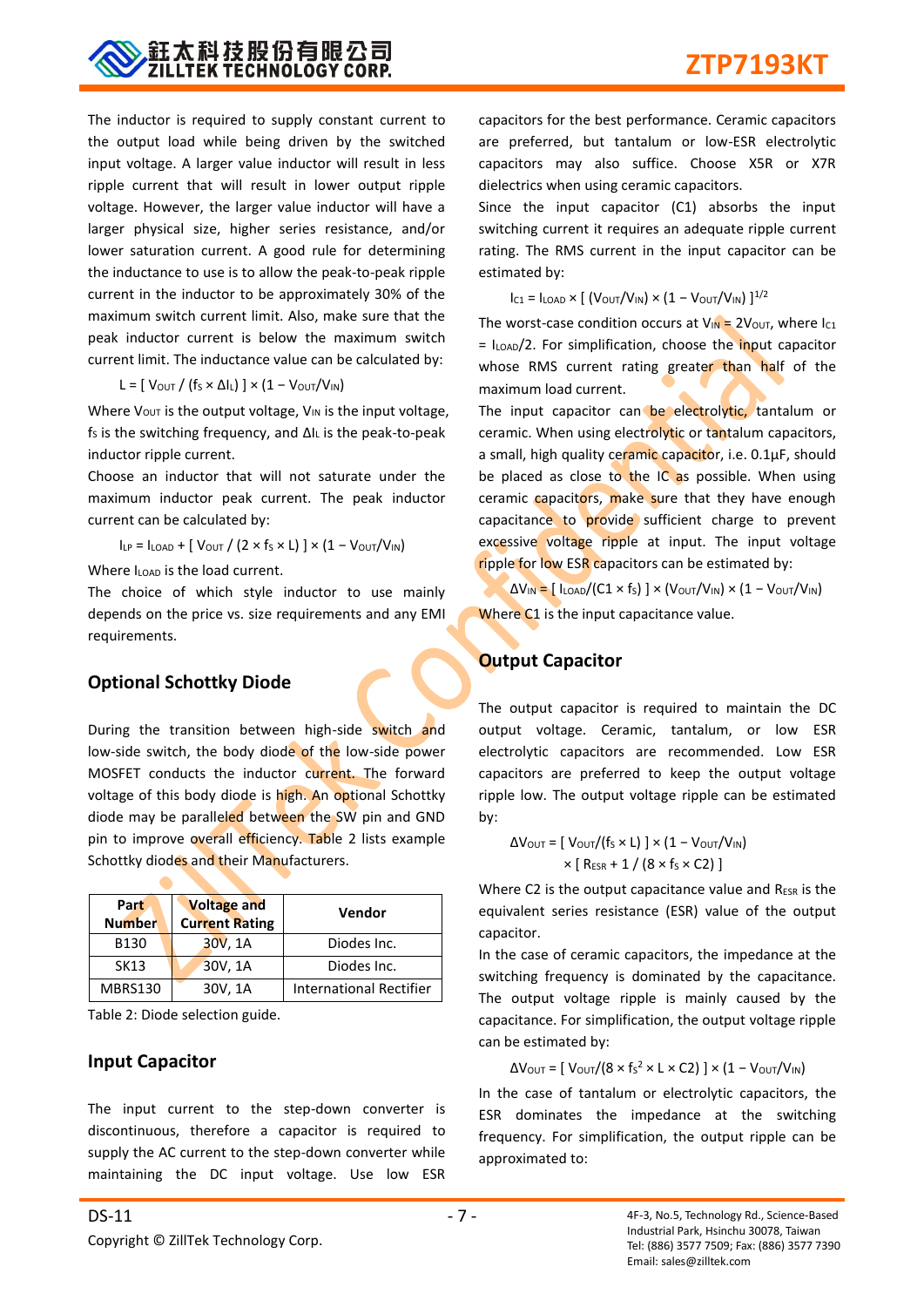

 $\Delta V_{\text{OUT}} = [\text{V}_{\text{OUT}}/(\text{f}_{\text{S}} \times \text{L})] \times (1 - \text{V}_{\text{OUT}}/V_{\text{IN}}) \times \text{R}_{\text{ESR}}$ 

The characteristics of the output capacitor also affect the stability of the regulation system. The ZTP7193KT can be optimized for a wide range of capacitance and ESR values.

#### **External Bootstrap Diode**

An external bootstrap diode may enhance the efficiency of the regulator, the applicable conditions of external BOOT diode are:

- $\bullet$  V<sub>OUT</sub> = 5V or 3.3V; and
- $\bullet$  Duty cycle is high: D =  $V_{\text{OUT}}/V_{\text{IN}} > 65\%$



Figure 2: Add optional external bootstrap diode to enhance efficiency.

In these cases, an external BOOT diode is recommended from the output of the voltage regulator to BOOT pin, as shown in Figure 2.

The recommended external BOOT diode is IN4148, and the BOOT capacitor is  $0.1 \sim 1 \mu F$ .

When  $V_{IN} \leq 6V$ , for the purpose of promote the efficiency, it can add an external Schottky diode between IN and BOOT pins, as shown in Figure 3.



Figure 3: Add a Schottky diode to promote efficiency when  $V_{IN} \leq 6V$ .

#### **PCB Layout Guide**

PCB layout is very important to achieve stable operation. Please follow the guidelines below.

1) Keep the path of switching current short and

minimize the loop area formed by Input capacitor, high-side MOSFET and low-side MOSFET.

- 2) Bypass ceramic capacitors are suggested to be put close to the VIN Pin.
- 3) Ensure all feedback connections are short and direct. Place the feedback resistors and compensation components as close to the chip as possible.
- 4) Rout SW away from sensitive analog areas such as FB.
- 5) Connect IN, SW, and especially GND respectively to a large copper area to cool the chip to improve thermal performance and long-term reliability.
- 6) It is recommended to reserve a place for RT and Cff in layout.



Figure 4:Sample Layout

#### **BOM of ZTP7193KT**

Please refer to the Typical Application Circuit.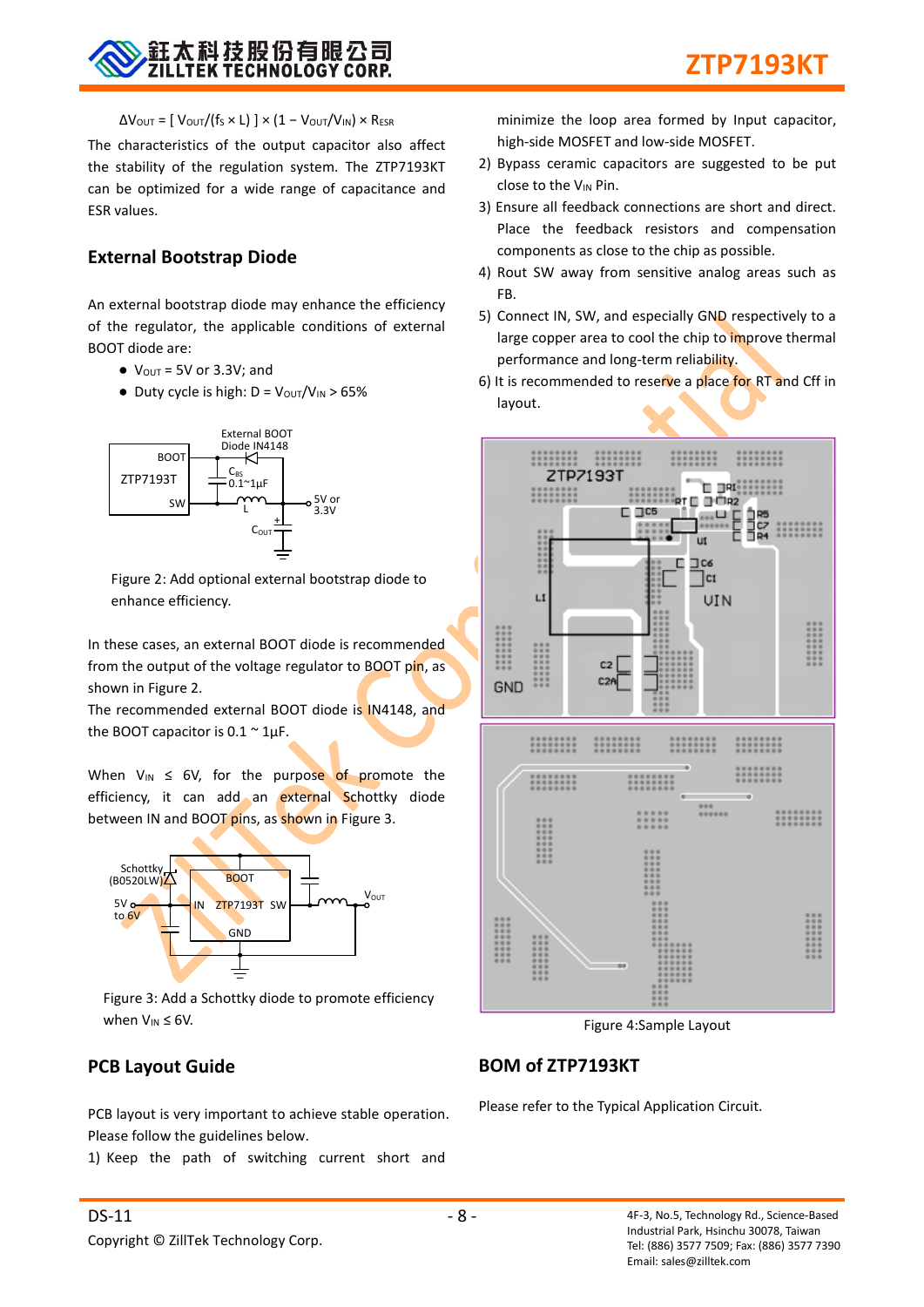

| Item | Reference | Part       |
|------|-----------|------------|
|      | C1        | $10\mu F$  |
|      | C5        | 100nF      |
|      | 77        | $0.1\mu F$ |
|      | R4        | 100K       |

Table 3: BOM selection table I.

|                | L1                 | R1  | R <sub>2</sub> | C <sub>2</sub>     |
|----------------|--------------------|-----|----------------|--------------------|
| Vout = $5.0V$  | 6.8 <sub>µ</sub> H | 51K | 9.2K           | $22\mu F \times 2$ |
| Vout = $3.3V$  | 4.7 <sub>µ</sub> H | 47K | 14.2K          | $22\mu F \times 2$ |
| Vout = $2.5V$  | 4.7 <sub>µ</sub> H | 62K | 27.3K          | $22\mu F \times 2$ |
| Vout = $1.8V$  | 3.3 <sub>µ</sub> H | 76K | 56.2K          | $22\mu F \times 2$ |
| Vout = $1.2V$  | 2.2 <sub>µ</sub> H | 88K | 154.8K         | $22\mu F \times 2$ |
| Vout = $1.05V$ | $2.2\mu$ H         | 91K | 244.1K         | $22\mu F \times 2$ |

Table 4: BOM selection table II.